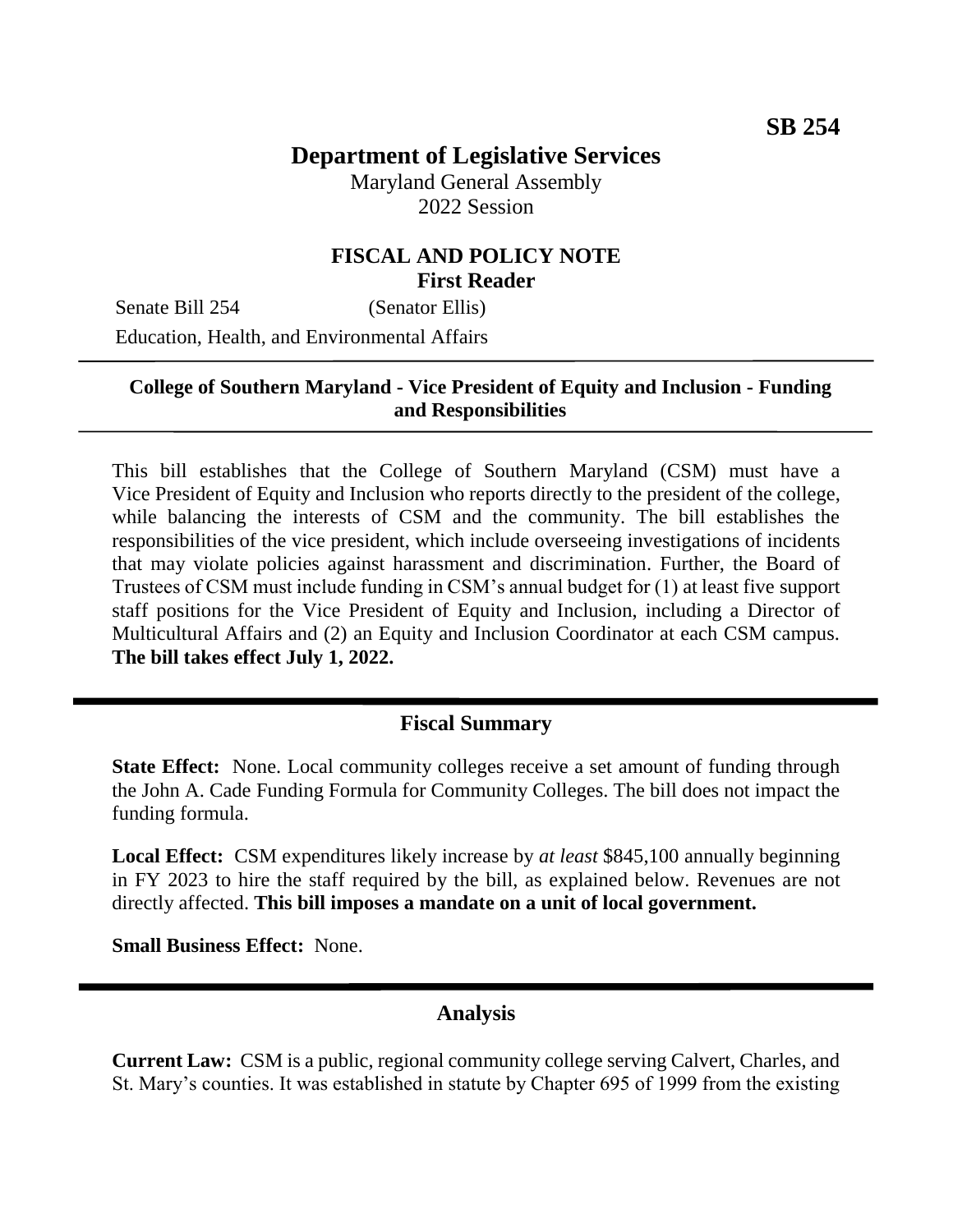Charles County Community College. CSM operates four campuses in the tri-county area: two in Charles County and one each in Calvert and St. Mary's counties. CSM is governed by a nine-member Board of Trustees, who are appointed for five-year terms by the Governor with the advice and consent of the Senate.

Calvert, Charles, and St. Mary's counties may appropriate money to pay the cost of operating CSM according to the provisions of State law.

The Board of Trustees of CSM must exercise general control over CSM, keep separate records and minutes, and adopt reasonable rules, regulations, and bylaws to carry out specified provisions of State law. The board may fix the salaries and tenure of the president, faculty, and other employees of the college. The board must appoint a president who must be the chief executive officer of the college.

## *Senator John A. Cade Funding Formula*

The formula used for the distribution of funds to community colleges is known as the Senator John A. Cade Funding Formula. The State's annual contribution to the Cade formula is determined by enrollment at community colleges and a percentage, set in statute, of the level of funding received by selected public four-year institutions. Specifically, the formula bases per student funding on a set statutory percentage of current year State appropriations per full-time equivalent student (FTES) at the selected four-year institutions, including noncapital appropriations from the Higher Education Investment Fund. The resulting community college per student amount is multiplied by the number of FTES enrolled in the colleges in the second preceding fiscal year to identify a total formula amount.

**Local Fiscal Effect:** The bill requires CSM to hire at least five support staff for the Vice President of Equity and Inclusion, including a Director of Multicultural Affairs and an Equity and Inclusion Coordinator at each CSM campus. Depending on interpretation of the bill, CSM needs to provide funding for either eight or nine additional staff. Funding is specified for five support staff, including a director, as well as three campus coordinators (one for each of the three CSM campuses). It is unclear whether funding for the vice president role created by the bill is also required.

Based on an estimate provided by St. Mary's County (that assumed only five staff), beginning in fiscal 2023, costs could total \$845,100 or more. This estimate includes salaries and fringe benefits for eight staff (one of which is presumed to be the vice president, the director, three other required staff – although a fourth support staff is likely also required, and three campus coordinators), some related ongoing operating costs, and one-time equipment purchases.